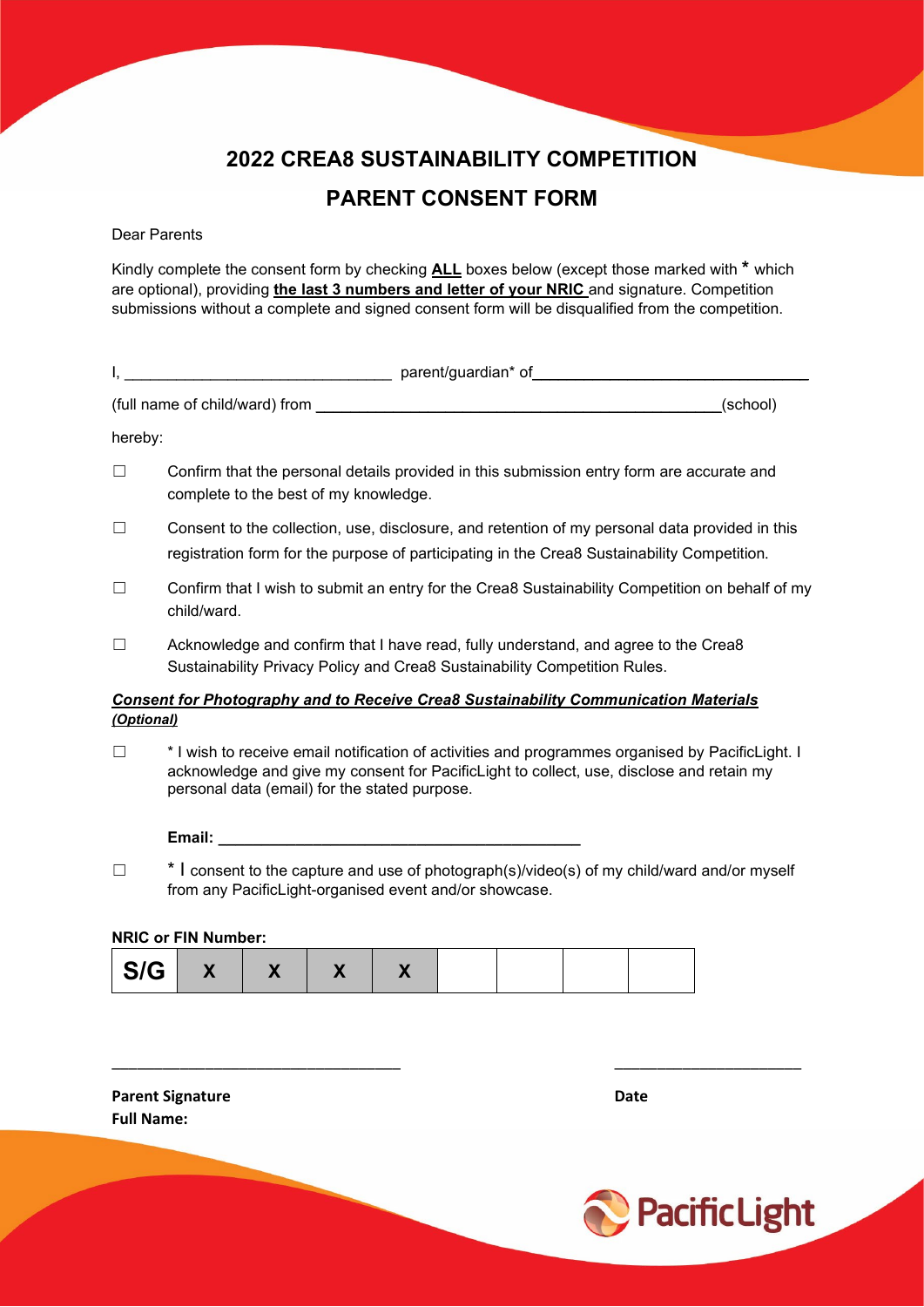#### **CREA8 SUSTAINABILITY COMPETITION RULES LEAD THE SCENE AND KEEP IT CLEAN COMPETITION (PRIMARY LEVEL)**

- PacificLight's theme for 2022 Crea8 Sustainability competition will be entitled "Lead the Scene and Keep it Clean" Competition ("the Competition") and is open to all primary aged students studying in Singapore at either an MOE-registered – primary school, any private and/or international educational institution and home schoolers.
- All submissions must be registered online at **crea8sustainability.sg/2022competition/registration** by 11:59pm on **Friday, 29 April 2022**.
- A photograph of the submission must be uploaded online together with the registration form on the crea8sustainability.sg website.
- Submissions will only be considered successful once all the required information has been provided, an image of the student's project uploaded and, for those submissions made by a teacher on behalf of a student, a completed parent consent form uploaded.
- Submission requirements:
	- o **The student's submission must be an original creation. Original creation means it has been created directly and personally by the participant. Direct copying or imitating another person's work is not considered an original submission.**
	- o Students are to work **individually** for the submission.
	- o Only **ONE artwork submission is allowed per student. Multiple entries from the same participant will be disqualified.**
	- o Submissions can be in the form of **a drawing or a 2D artwork consisting of 3D elements made from recycled materials.**
	- o Participants are not permitted to use an excess of 10% new materials to create their 2D artwork submission.
	- o **The submission should be the size of an A3 paper, no larger than 30cm x 42cm. Submissions larger than the specified size will be disqualified.**
- A photograph of the student's project must be submitted via the registration portal in the following format
	- o **File Type: JPEG/JPG/PDF**
	- o **File size: up to 20MB**
- If PacificLight has reason to believe that a submission is not original, it may request for evidence. Any submission that is not considered original will be rejected and disqualified from the Competition**.**
- By submitting an entry to the Competition, the participant hereby grants PacificLight an unlimited worldwide, royalty-free, non-exclusive license to use, reproduce, display, prepare derivative works of any and all submitted works in any and all media, whether now known or hereinafter created, throughout the world in connection with PacificLight's purposes including its advocacy of sustainable energy use.

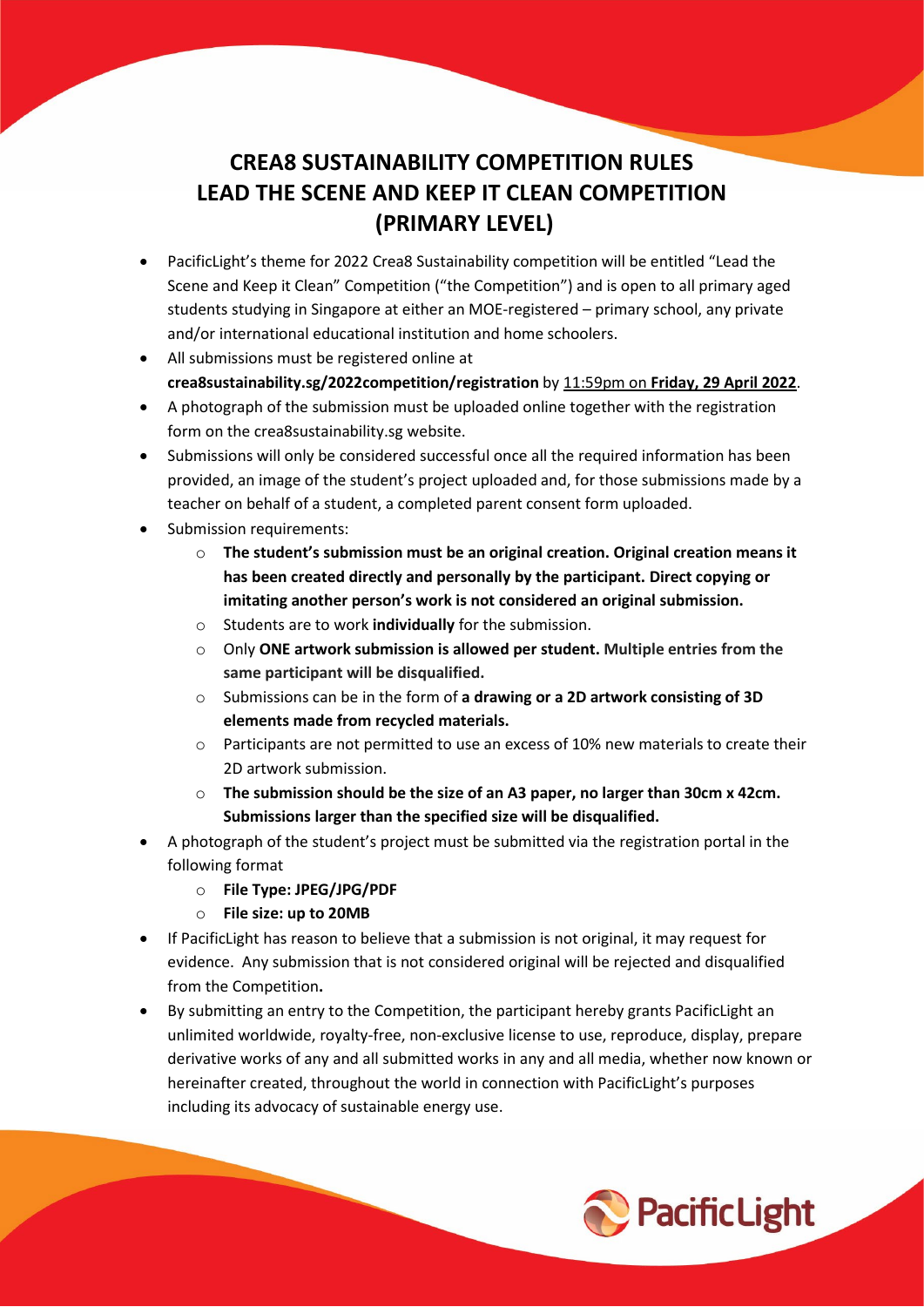- All uses of the submission will be non-commercial, and participants will be credited.
- The participant retains all copyright to their original submission.
- By submitting an entry, a participant provides consent for PacificLight to make reference to their name, age and school for the purpose of identifying them as the creator of the submission.
- Any false representation, erroneous information, or violation of these rules and regulations or general objectives of the competition (such as receiving help to create the submission), will result in immediate disqualification of the participant from the Competition.
- It is the submitters responsibility to ensure that the participant details are entered correctly.
- **Submissions by teachers should be accompanied by a completed Parent Consent Form in**  PDF (Teacher to print the form in hardcopy for parents' completion before scanning and attaching to online form with submission).
- Entries without a completed parent/guardian consent shall be disqualified.
- Entries will be judged based on the participant's originality, creativity and relevance to the theme.
- Decisions on the winning submission for each category will be made by a judging panel comprising of PacificLight staff and third parties that PacificLight might choose to engage. The judges' decision is final.
- The Competition is open to all Primary students studying in Singapore. Winners will be awarded within 2 categories – Cat A: Primary 1 to 3 (Lower Primary) and Cat B: Primary 4 to 6 (Upper Primary).
- Prizes for each category are as follows:
	- o **1st prize - \$150 book voucher + trophy**
	- o **2nd prize -\$100 book voucher + trophy**
	- o **3rd prize - \$ 75 book voucher + trophy**
	- o **\$50 book voucher + Certificate of Award x 3 merit winners**
- At their discretion, the judges may award up to 4 Honorable Mentions. No prizes will be awarded for any Honorable Mention.
- **Winners will be notified via email to the contact provided in the entry submission by 3 June 2022.**
- Selected winners will be required to provide the original submission by 6 June 2022 to:
	- 8 Jurong Town Hall Road
	- #12-01/06 The JTC Summit
	- Singapore 609434
	- For the Attention of: Ms Sabrina Faisal
- Details on the date, location and time of the prize presentation ceremony will be provided to the winners in a later date.

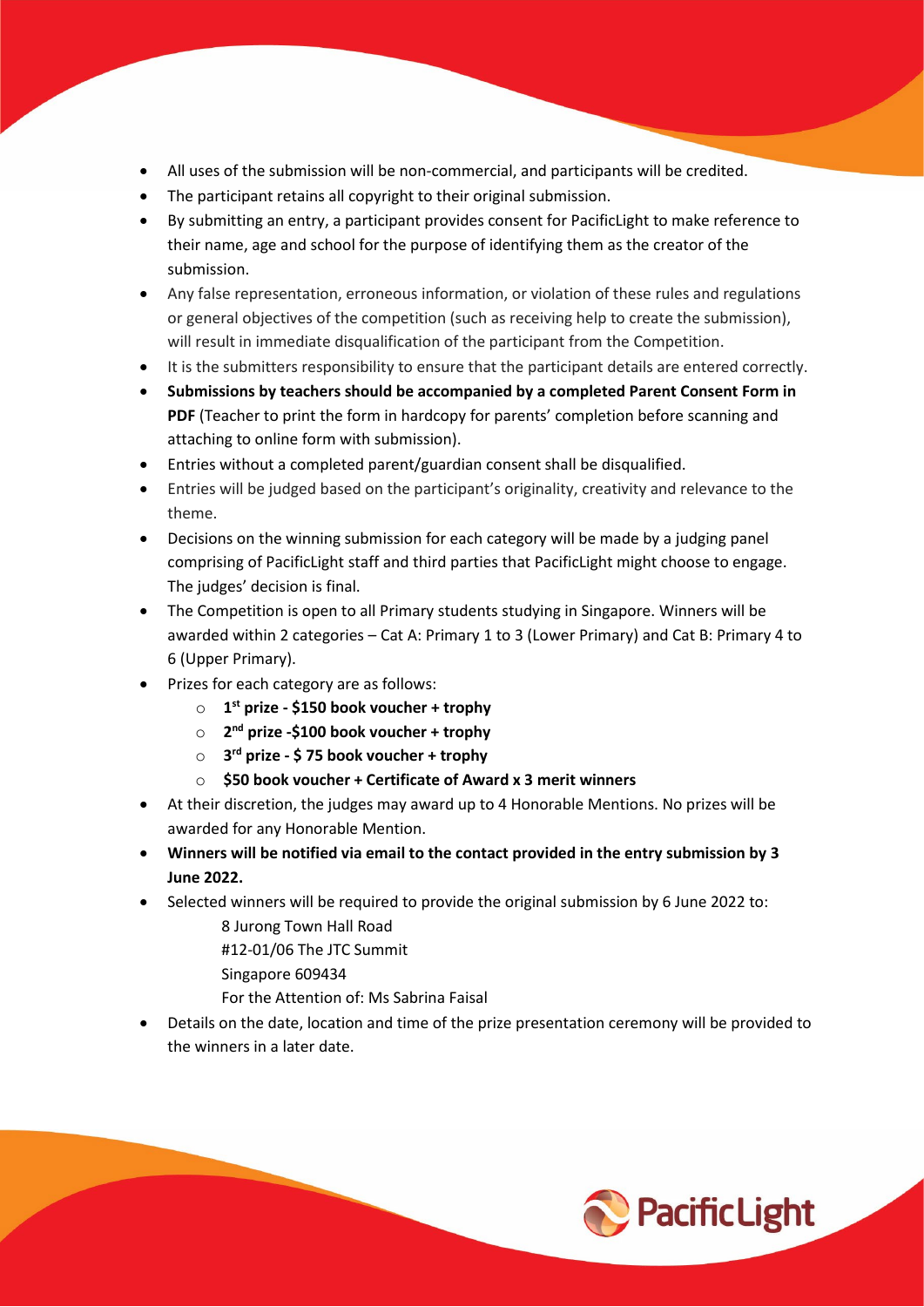- For any queries, refer to the [Frequently Asked Questions](https://www.pacificlight.com.sg/2017ArtCompetition/faq.aspx) (FAQs). For any additional questions please email [crea8sustainability@pacificlight.com.sg.](mailto:crea8sustainability@pacificlight.com.sg)
- The Competition is not open to the children/wards of PacificLight Power Pte Ltd or PacificLight Energy Pte Ltd employees or supporting partners.
- By submitting an entry to the Competition, participants hereby represent and warrant that the submission does not and shall not knowingly infringe any copyright or any other relevant rights of any party or third party.

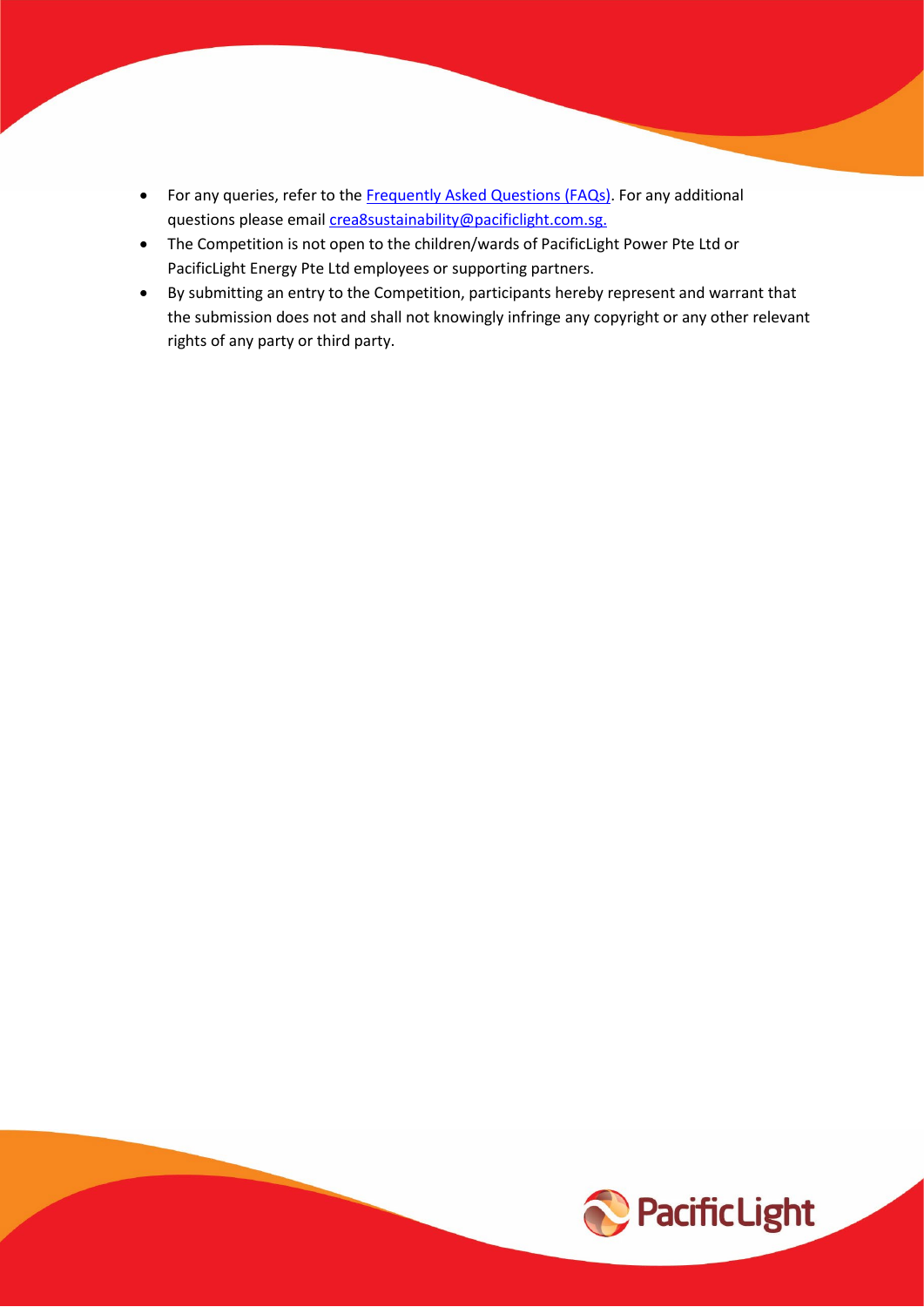## **CREA8 SUSTAINABILITY COMPETITION RULES BUILDING A SUSTAINABLE COMMUNITY COMPETITION (SECONDARY LEVEL)**

- PacificLight's theme for 2022 Crea8 Sustainability Competition will be entitled "Building a Sustainable Community Competition ("the Competition") and is open to all secondary level students studying in Singapore at MOE-registered secondary schools, any private and/or international educational institution and home schoolers.
- All submissions must be registered online at **crea8sustainability.sg/2022 competition/registration** by 11:59pm on **Friday, 29 April 2022.**
- Participants can enter **individually** or **in teams of up to three members**.
- Submissions will only be considered successful **once all the required details and uploads have been provided; namely a 1 to 1.5-minute video presentation OR a PowerPoint presentation on the entry submission, including a photograph of the product/item and completed parent consent forms for each participant.**
- Each participant/group must identify a community group that the entry submission will be able to contribute towards and benefit from e.g., a beneficiary group, community such as elderly or the under-privileged.
- Submission requirements:
	- o **The student's submission must be an original creation. Original creation means it has been created directly and personally by the participant. Direct copying or imitating another person's work is not considered an original submission.**
	- o **Submission must be accompanied by a 1 to 1.5-minute video presentation OR a PowerPoint presentation, addressing the following:**
		- Introduction and description of the product/item
		- The community group that the product/item is for
		- How the product/item will be use
		- Benefits to the identified community group
		- **Photograph of the product/item**
- The student's submission must be an **original creation**. Original creation means it has been created directly and personally by the participant. Direct copying or imitating another person's work is not considered an original submission.
- **All product/item submissions must comprise of at least 90% recycled materials**. Participants are not permitted to use an excess of 10% new materials to create their submission.
- If choosing to submit a video presentation, the student/group must ensure that the **surroundings are quiet,** and that the **intended audio/voices can be heard clearly**.

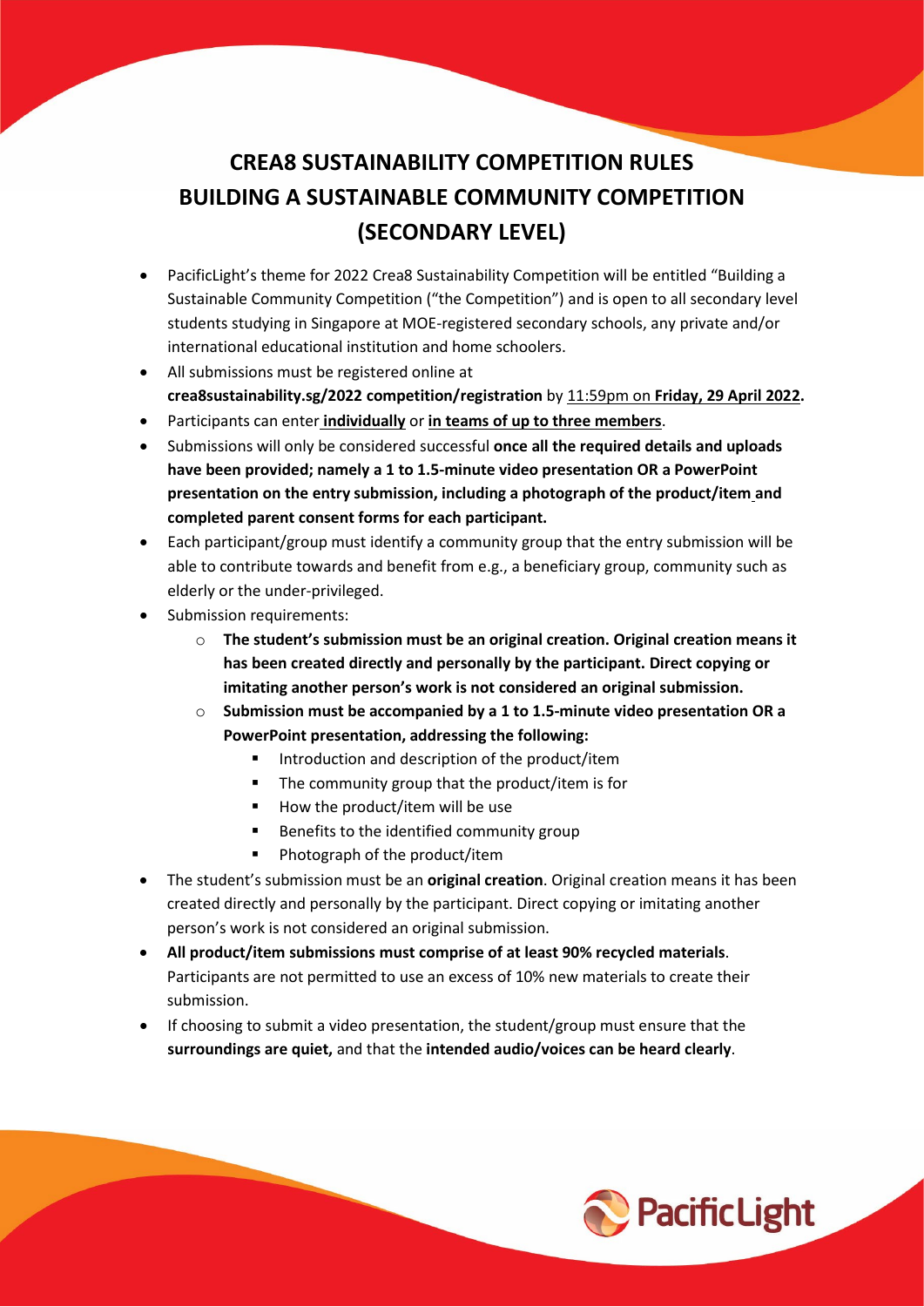- Video presentation / PowerPoint presentation must be submitted via the registration portal in the following format:
	- o **File Type: MP4 or WMV (video presentation)**
		- **PPT or PDF (PowerPoint presentation)**
	- o **File size: Up to 100MB**
- If PacificLight has reason to believe that a submission is not original, it may request for evidence. Any submission that is not considered original will be rejected and disqualified from the Competition**.**
- By submitting an entry to the Competition, the participant hereby grants PacificLight an unlimited worldwide, royalty-free, non-exclusive license to use, reproduce, display, prepare derivative works of any and all submitted works in any and all media, whether now known or hereinafter created, throughout the world in connection with PacificLight's purposes including its advocacy of sustainable energy use.
- All uses of the submission will be non-commercial and participants credited.
- The participant retains all copyright to his or her original submission.
- By submitting an entry, a participant provides consent to PacificLight to make reference to their name, age and school for the purpose of identifying them as the creator of the submission.
- Any false representation, erroneous information, or violation of these rules and regulations or general objectives of the competition (such as receiving help to create the submission), will result in immediate disqualification of the participant from the Competition.
- Each participant/group may only submit **one** entry to the Competition. **Multiple entries from the same participant/group will be disqualified.**
- Individual participant already in a group is not allowed to participate in different groups.
- It is the submitters responsibility to ensure that the participant details are entered correctly.
- All submissions require a completed Parent Consent Form in the following format. Entries without a completed parent/guardian consent form shall be disqualified.
	- o **PDF**
	- o **File size: up to 10MB**
- Entries will be judged based on the participant's originality in thought process, creativity in problem solving and information relevancy based on the selected challenge problem.
- Decisions on the winning submission will be made by a judging panel comprising of PacificLight staff and third parties that PacificLight might choose to engage. The judges' decision is final.

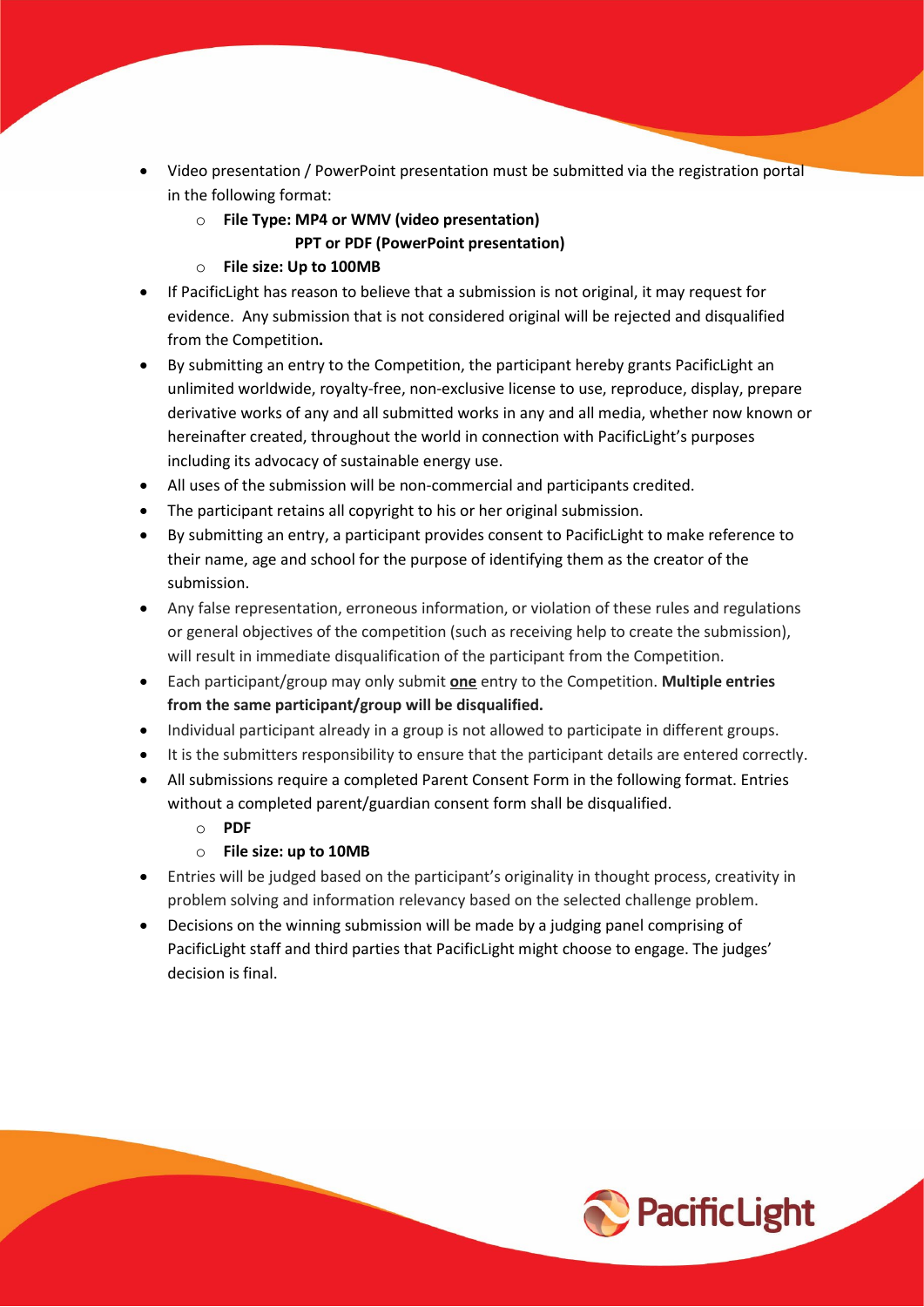- The Competition is open to all Secondary students studying in Singapore.
- Prizes for the competition are as follows:
	- o **1st prize - \$300 book voucher + trophy**
	- o **2nd prize - \$250 book voucher + trophy**
	- o **3rd prize - \$150 book voucher + trophy**
	- o *\$150 book voucher x 2 merit winners*
- At their discretion, the judges may award up to 3 Honorable Mentions. No prizes will be awarded for any Honorable Mention.
- Winners will be notified via email to the contact provided in the entry submission by 3 June 2022. Selected winners will be required to provide the original submission by 6 June 2022 to:

8 Jurong Town Hall Road #12-01/06 The JTC Summit Singapore 609434

For the Attention of: Ms Sabrina Faisal

- Details on the date, location and time of the prize presentation ceremony will be provided to the winners at a later date.
- For any queries, refer to the [Frequently Asked Questions \(FAQs\).](https://www.pacificlight.com.sg/2017ArtCompetition/faq.aspx) For any additional questions please email [crea8sustainability@pacificlight.com.sg.](mailto:crea8sustainability@pacificlight.com.sg)
- The Competition is not open to the children/wards of PacificLight Power Pte Ltd or PacificLight Energy Pte Ltd employees or supporting partners.
- By submitting an entry to the Competition, participants hereby represent and warrant that the submission does not and shall not knowingly infringe any copyright or any other relevant rights of any party or third party.

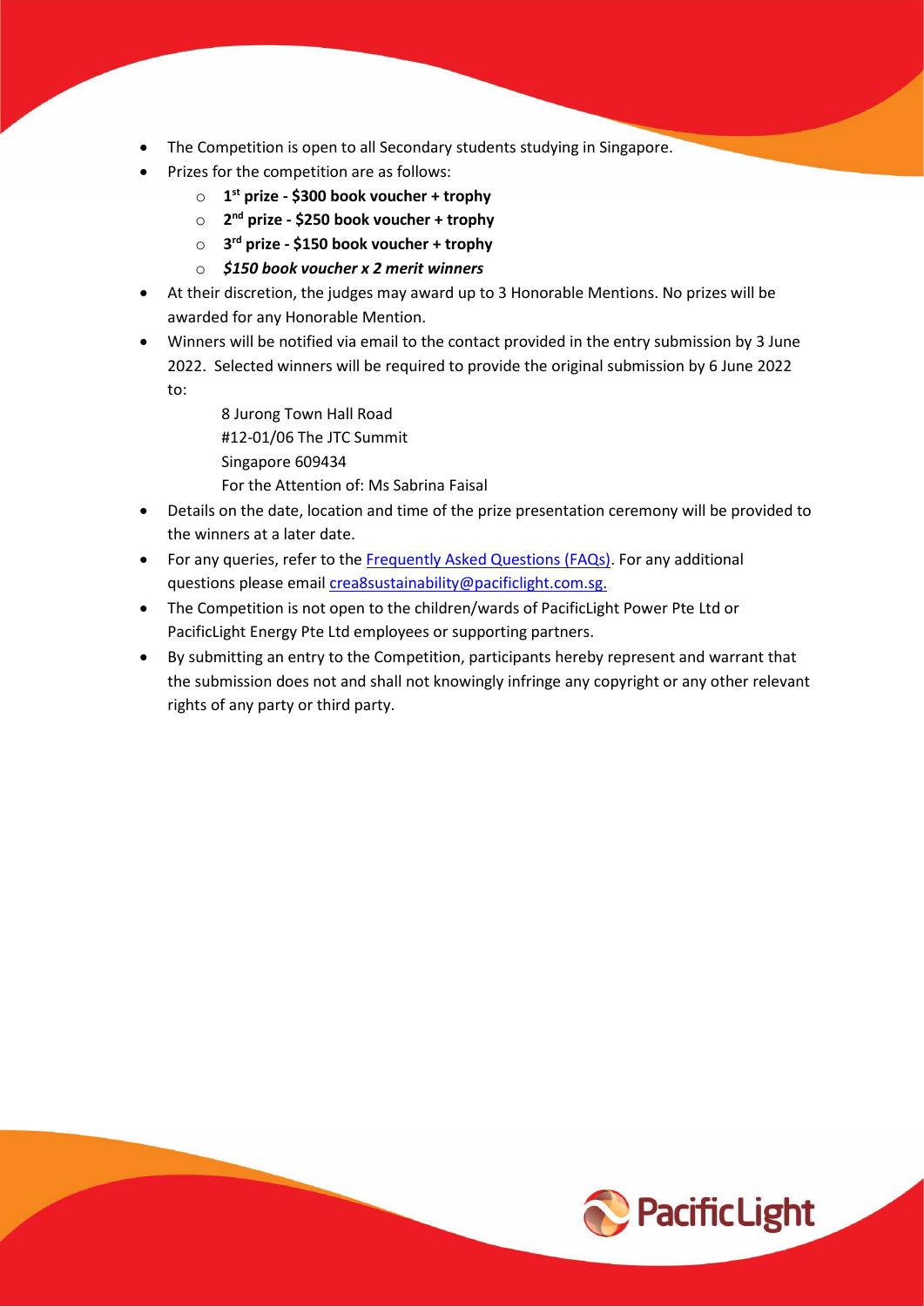#### **CREA8 SUSTAINABILITY PRIVACY POLICY**

#### **Who we are**

Crea8 Sustainability™ is a trademark of PacificLight and we reserve the right to amend the conditions of use herein. We provide access on the basis that we exclude all representations, and warranties to the extent permitted by law.

At PacificLight, protecting your personal data is important to us. PacificLight respects the privacy of your personal data and does not collect information about you without your knowledge. This privacy policy explains how PacificLight, Crea8 Sustainability™, and its affiliates maintain, use, and disclose your personal data.

Personal data refers to any information about a person from which such person can be identified. It includes all personal data provided to us by you in any feedback or enquiries submitted online or via physical form. Personal data we may collect includes, without limitation, of any person:

- Name
- School and level
- Date of Birth
- Gender
- Contact number
- Email addresses
- last 4 alphanumeric characters of NRIC/FIN number; and/or
- Photographs

We also collect and store information on your preferences by way of cookies during your visit to our website. Please refer to the section below on cookies.

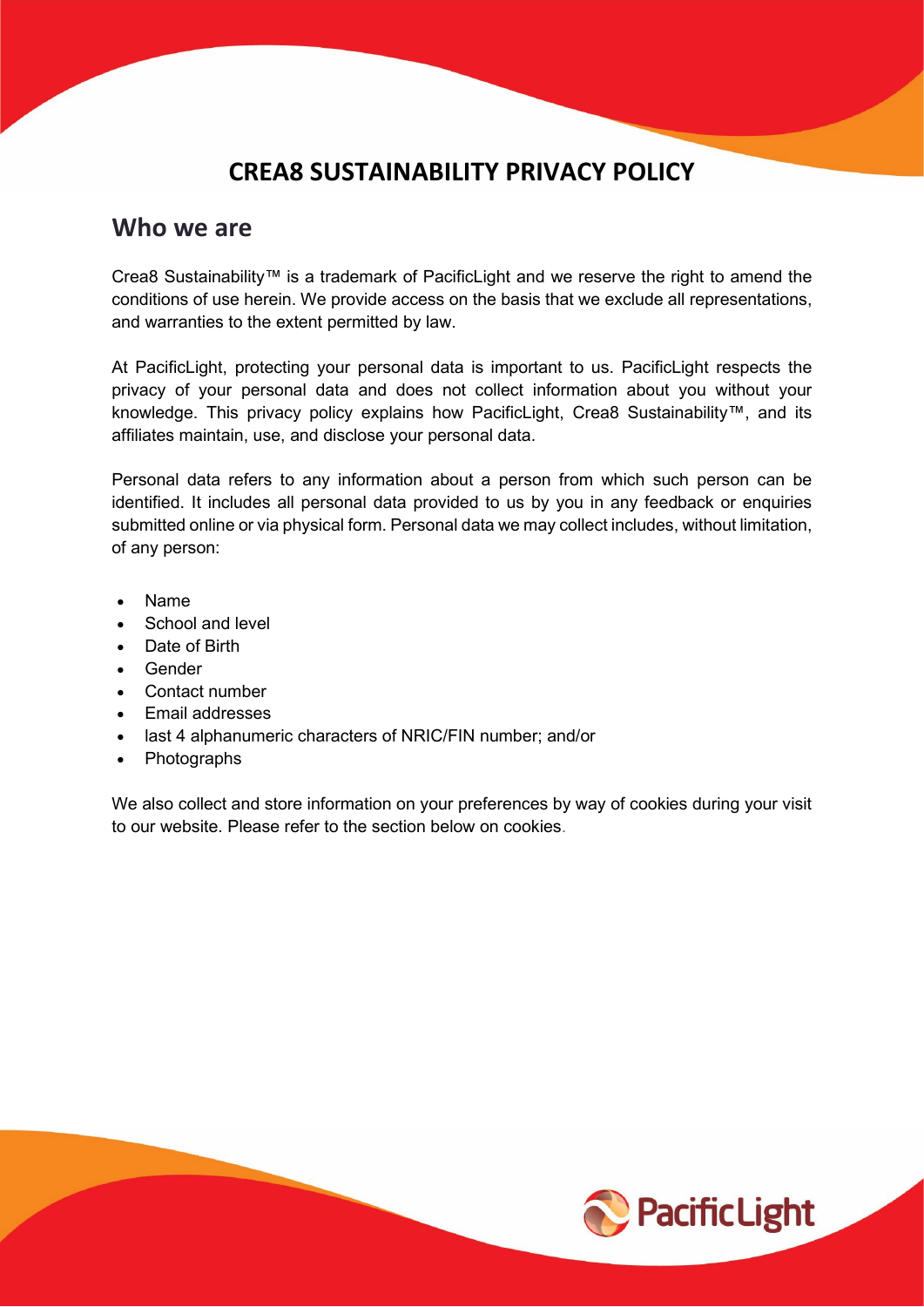### **Use, Collection and Disclosure of Personal Data**

By voluntarily submitting any personal data to us, you are accepting this Privacy Policy and expressly agreeing to the collection, retention, usage and disclosure of information with its affiliates and third-party service providers for the following purposes:

- for the reason you have provided it to us (e.g. to respond to your query)
- to verify your identity
- to register for any Crea8 Sustainability competition
- to inform and correspond with you regarding any announcement of the winners of any Crea8 Sustainability competition
- to notify you of any Crea8 Sustainability prize presentation event(s), the collection or delivery of prizes
- if you have so consented, to receive updates on Crea8 Sustainability and information regarding our company such as any promotions or events
- to grant royalty-free license for the use of you or your ward's submission
- for law enforcement purposes
- for the purpose of audits and/or improvement of internal processes; and/or
- for the purpose of complying with any legal requirement

Where you are submitting personal data which is not your own, you confirm that you have the authority at law, whether as a parent, guardian or an authorized person, to submit such personal data on behalf of the individual that such personal data pertains to.

We may collect, use or disclose personal data of individuals under an exception of PDPA if necessary. You shall ensure that all personal data submitted to us is complete, accurate, true and correct. If there is a change to any personal data, including your contact information such as your home address, email address or telephone number, please promptly update us on such change at [crea8sustainability@pacificlight.com.sg.](mailto:crea8sustainability@pacificlight.com.sg)

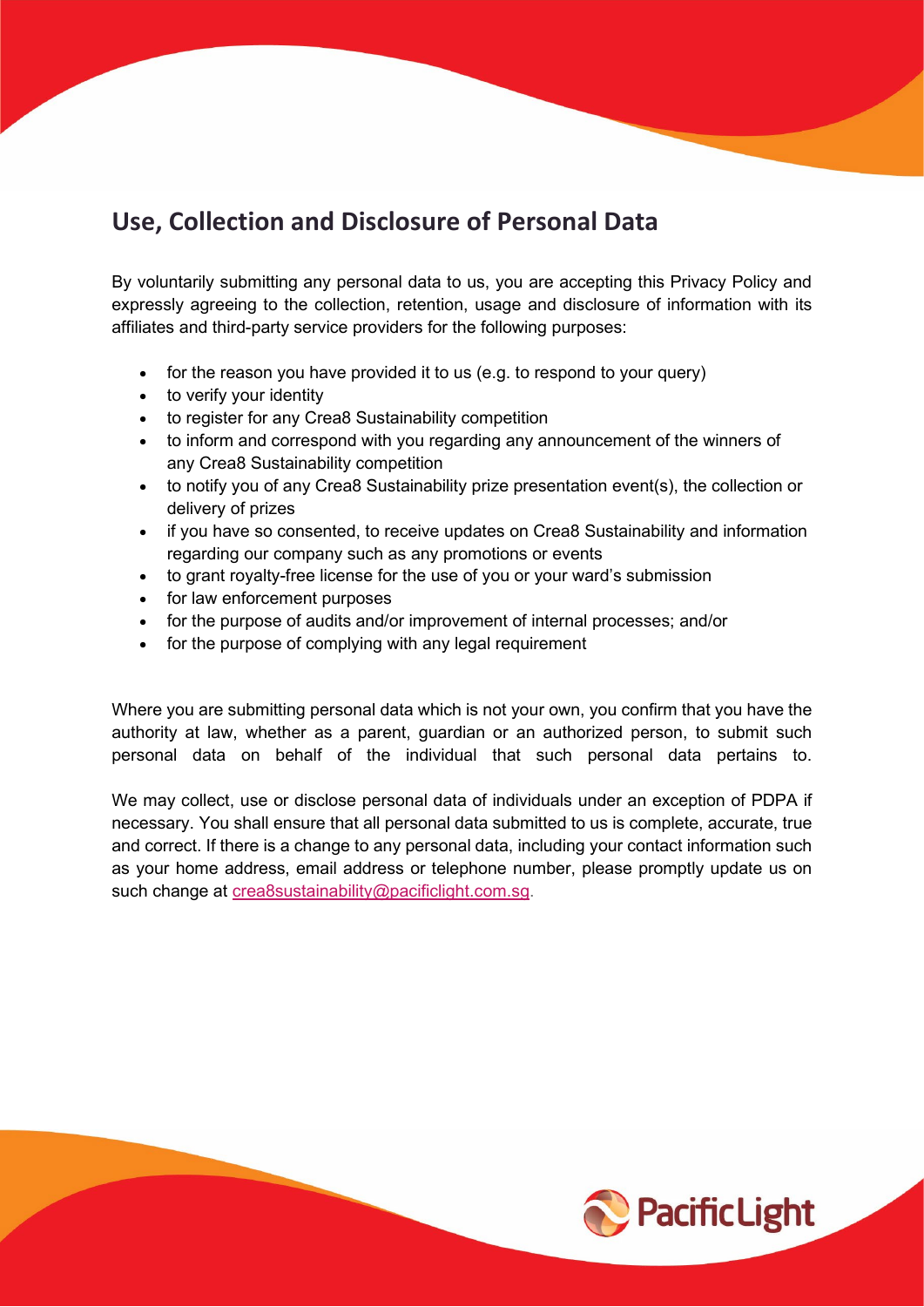#### **Cookies**

A cookie is a small text file placed on your computer's hard disk. Cookies are used to improve our website's functionality by gathering and storing information about user preferences. This will help us to serve you better. You may disable cookies by changing the setting on your browser. However, if you disable cookies, you may not be able to access or use certain features on our website.

#### **Personal Data Security**

We take reasonable measures to safeguard your personal data in our possession from unauthorized access, collection, use, disclosure, copying, medication, disposal, or similar risks.

You should be aware, however, that no method of transmission over the internet or method of electronic storage is completely secure. Whilst security cannot be guaranteed, we strive to protect the security of your information and are constantly reviewing and enhancing our information security measures. In the event there is any breach of the protection or security of your personal data, we shall notify you no later than 72 hours from such occurrence.

#### **Third-Party Sites**

This website may contain links to third-party websites where the data protection and privacy practices may be different from ours. We are not responsible for the privacy policies and practices of these other websites and we encourage you to refer to the privacy statement of these websites.

### **Retention of Personal Information**

We shall only retain your personal data as long as there are continuing purpose(s) for doing so. Where such purposes no longer exist, we shall cease to retain your personal data by either deleting or anonymising your personal data.

### **Transfers of Personal Data Outside of Singapore**

We generally do not transfer your personal data overseas. However, if we do so, we shall obtain your consent for the transfer to be made and will take steps to ensure that your personal data continues to receive a standard of protection that is at least comparable to that provided under PDPA.